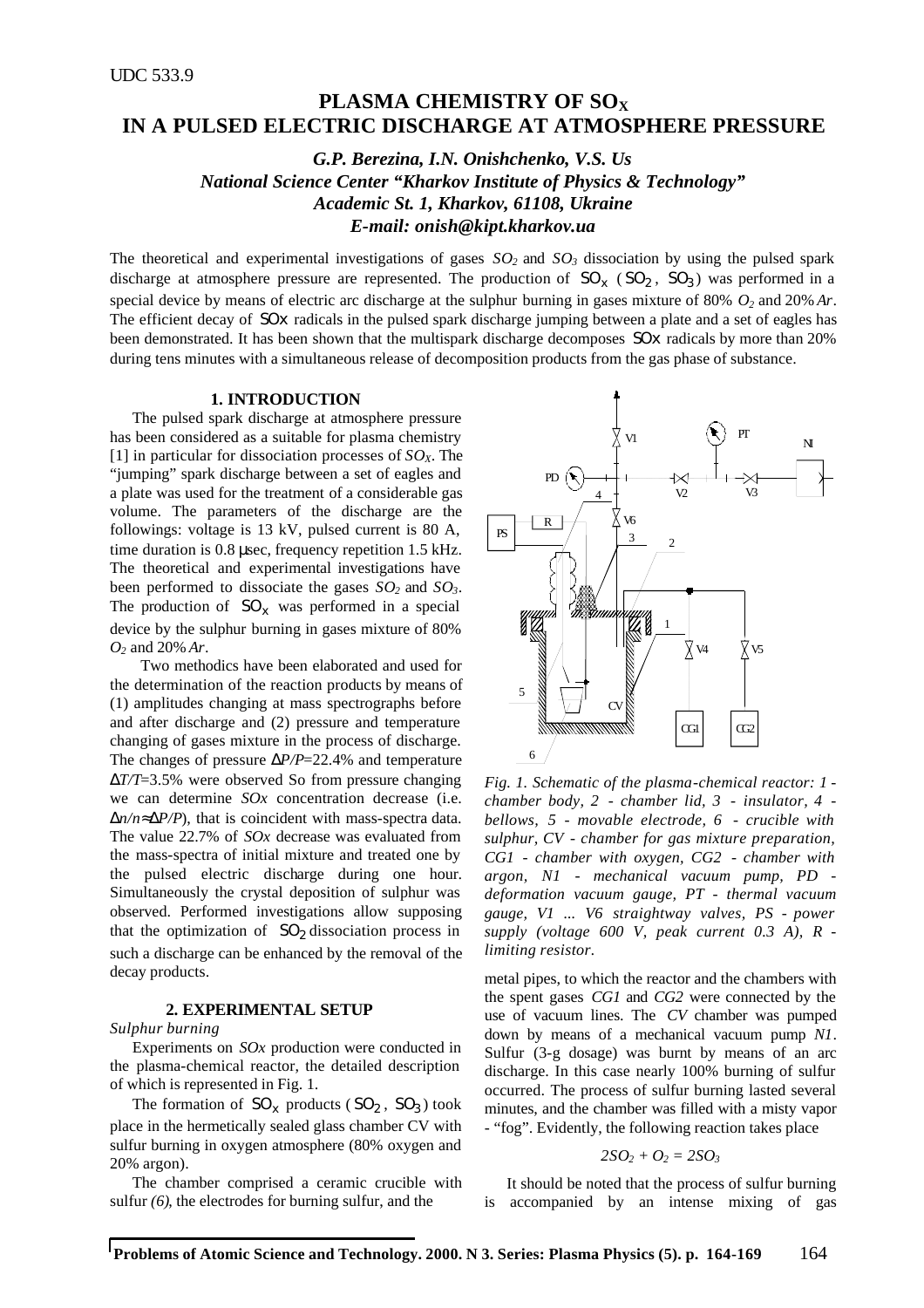components being present. By the moment this process is finished, the "fog" density is so high that the electrodes, the crucible and the metal pipes in the chamber can no longer be distinguished. The transparency of gas environment is restored with time. 5 or 6 minutes after the sulfur burning is completed, the product *SO<sup>2</sup>* together with argon and oxygen remaining go, with opening the valve *V1*, to the reactor chamber. Since the volumes of both the chamber *CV* and the reactor are the same, the reactor is filled with the gas mixture to a pressure  $P \sim 0.5$  atm. For the time of discharge action, the chamber *CV* is disconnected with the reactor chamber. A low-inertia thermometer was placed into the reactor to measure the average temperature of gas.

## *SOx radicals dissociation*

Experiments on decomposition of *SOx* radicals in the discharge were carried out using the facility, the schematic of which, as well as electric and measuring circuits are shown in Fig. 2.

The cylindrical kovar glass vessel (*3*), whose ends are soldered with the flanges, made from kovar (*2*, *6*), simultaneously serves as a gas-discharge chamber and the chemical reactor.



*Fig. 2. Plasma chemical reactor: CV - reactor chamber, CG - working gas chamber, NI1 - vacuum mechanical pump NVZ-20, NI2 - vacuum mechanical pump 2 NVR-5DM; NR - vacuum turbomolecular pump VMN-500; S1 - spectrograph DFS-452, S2 mass-spectrometer MX7301, SR - two-coordinate self-recorder N-306, PD - deformation vacuum gauge; PA -ionization vacuum gauge, PT - thermal vacuum gauge; V1 ... V7 - straightway valves, VF metering valve, R1 ... R5 - resistors, C1 ... C3 capacitors, P1, P2 - kilovoltmeters C96; T transformer (Rogowsky belt). 1 - reactor bottom, 2 lower flange of the reactor chamber, 3 - glass case of the chamber, 4 - lower electrode, 5 - upper electrode, 6 - upper flange of the chamber, 7 - insulator, 8 quartz window, 9 - quartz lens.*

The vessel tightness was provided by vacuum rubber seals. The vessel was evacuated with the use of a forevacuum pump NVZ-20 (*NI1*). In the wall of the vessel (at its midheight) there was a hole,  $1.6 \cdot 10^{-2}$  m in diameter, to which the quartz glass window was bonded from the outside to watch the discharge radiation in visible and ultraviolet regions of wavelengths. Along the axis of the vessel two insulated electrodes (*4*, *5*) were placed. Their leads were passed through the flange (*6*) and connected to the power supply. The voltage polarity could be changed from the outside of the reactor volume by switching the appropriate cables. The working volume of the reactor was  $3.5 \cdot 10^{-3}$  m<sup>3</sup> (cylinder's diameter was  $0.15$  m). The electrodes were manufactured from different materials and, depending on the purposes of experiment (discharge type), were variously shaped. Generally, it was the upper electrode that was replaced, the lower electrode virtually remained the same. The lower electrode was made from aluminum; it had a shape of a mushroom with a plane cap  $(3.8 \cdot 10^{-2} \text{ m})$  in diameter) and rounded borders.

The other electrode, movable along the axis, was a stainless steel rod,  $8 \cdot 10^{-3}$  m in diameter, with a conical end. This electrode was used to ignite the arc discharge. In another version, it was a many-needle electrode, made from the sheet material, with its working surface facing the lower electrode. Or, still in another version, it was a comb including seven copper wires  $(5 \cdot 10^{-4} \text{ m} \text{ in diameter, each being } 5 \cdot 10^{-3} \text{ m} \text{ in }$ length), that were soldered into the copper plate at an equal spacing of  $5 \cdot 10^{-3}$  m. The length of the comb itself corresponded to the diameter of the plane part of the lower electrode.

The interelectrode spacing could be varied owing to the translational motion of the upper electrode in the vacuum seal without deteriorating the hermiticity of the reactor chamber.

The electrodes of the discharge chamber *CV* are power supplied via ballast resistors *R3*, *R4*, *R5* from the controlled dc source *PS* having a maximum power *W* = 4 kW ( $U_0$  = 0 to 30 kV,  $I_{\text{max}}$  = 150 mA). The discharge chamber design provided the conditions for igniting the discharge of three types: corona and arc discharges with a constant current, and the spark discharge at a pulsed mode of operation. The types of the discharge could be varied by using the switches *S1*, *S2* and *S3* according to the scheme

|           | -    |          |        |  |
|-----------|------|----------|--------|--|
| Discharge | S1   | S2       | S3     |  |
| Corona    | Off  | Off      | Off    |  |
| Arc       | On)  | Off      | On)    |  |
| Spark     | .)n  | On)      | ገff    |  |
| $-$       | .  . | __<br>__ | $\sim$ |  |

For any type of discharge, the breakdown voltage of the discharge gap of the chamber *CV* is proportional to the interelectrode spacing and is inversely proportional to the gas pressure in the discharge gap.

The corona-discharge mode of operation is characterized by a high voltage across the discharge gap  $U = U_0$  and a low current  $I \le 1$  mA. At the arc-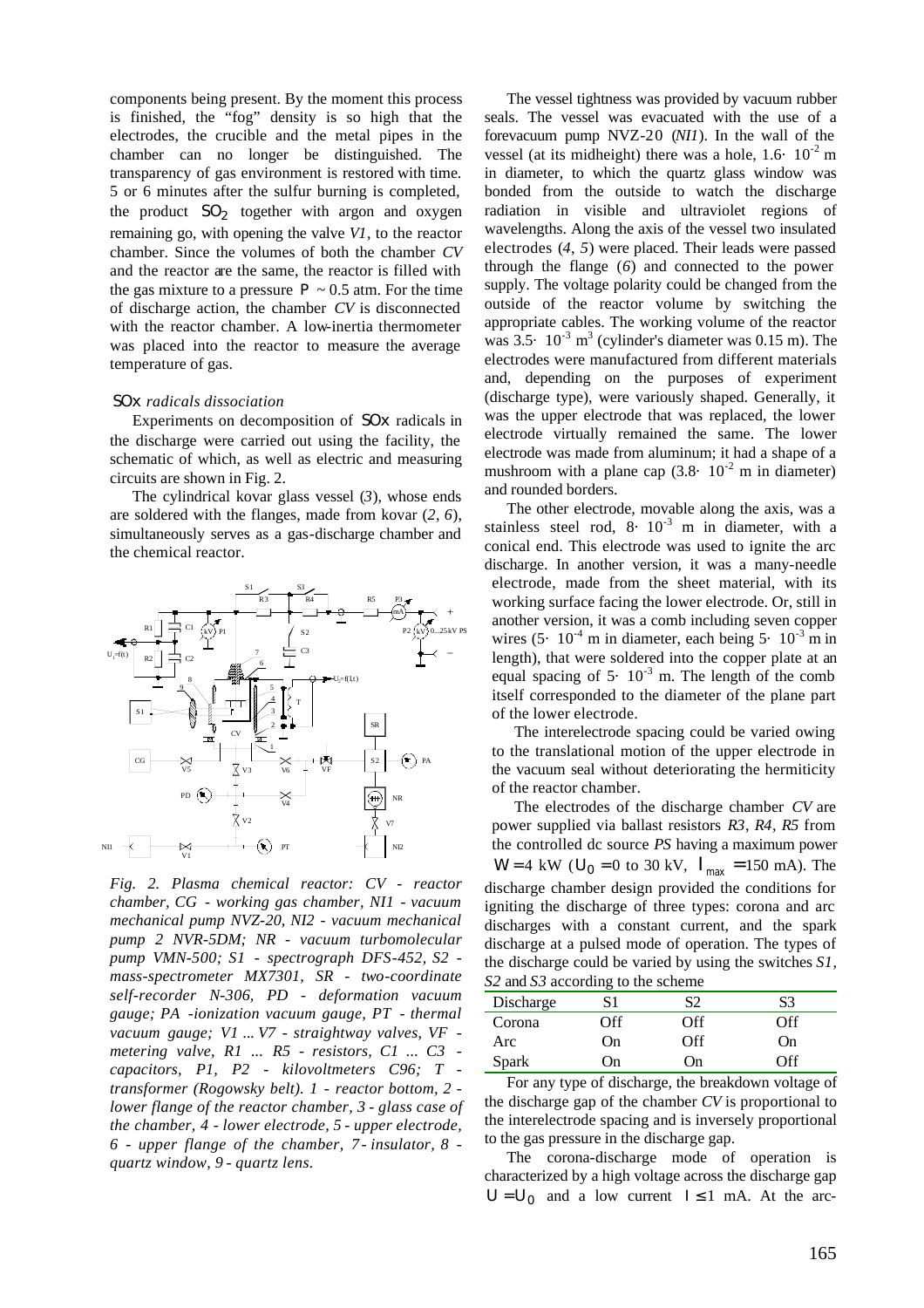discharge mode of operation a considerable current  $I \geq 15$  mA sets in at a comparatively low voltage  $U = (0.1 \text{ to } 0.3) U_0$ . The power source *PS* voltage was controlled with a kilovoltmeter *P2*, and the voltage across the discharge gap and the current values were controlled by means of *P1* and *P3*, respectively.

The spark-discharge mode of operation was realized in the case when relaxation oscillations appeared in the electrodes circuit and their power supply. These oscillations are characterized by sharp changes in the rate of increase and decrease in the voltage and current. They (oscillations) approach a periodic sequence of pulses. The spectrum of relaxation oscillations is very wide. The relaxation oscillation generators operate at the conditions when during each period of oscillations the parameters of the circuit drastically change as a result of the occurrence of processes in it. The relaxation generator includes resistors  $R_S = R_4 + R_5$ , a capacitor  $C_3$  and a discharger (interelectrode spacing of the discharge chamber *CV*) connected in parallel to *C3* . In this case, the breakdown potential of the discharger *Ubr* should be lower than the power supply voltage  $U_0$ . The total resistance of the resistors  $R$ <sup>*S*</sup> =  $R$ <sup>*A*</sup> +  $R$ <sup>*5*</sup> has the value, at which the independent discharge is impossible, though the voltage  $U_0$  value is sufficiently high. The possibility of this situation is connected with the fact that for the independent discharge in the gas-discharge device the current through it and the voltage across it must be higher than their minimum values:  $I \geq I_{min}$ ,  $U \geq U_{min}$ .

The independent discharge becomes impossible if

$$
R_{\mathbf{S}} > \frac{U_0 - U_{\min}}{I_{\min}}.
$$
 (1)

For most gas-filled dischargers the condition (1) is fulfilled at  $R<sub>S</sub>$  > (1 to 2) M . With the fulfillment of condition (1) the process reaches the steady state in the circuit (see Fig. *3a*). It involves a sequence of stages as to the slow charging of the capacitor *C3* through the charge resistor *RS* up to the breakdown voltage of the discharger for the time

$$
t' = R_S C_3 \ln \frac{U_0 - U_d}{U_0 - U_{br}},
$$
 (2)

(where  $U_d$  is the discharge decay potential ( $U_d \approx 1$  to 2 kV), *C<sup>3</sup>* is the capacitor *C3* capacitance ), and also in relation to a quick discharging through the internal resistance of the discharger for the time

$$
t'' = rC_3 \ln \frac{U_{br}}{U_d} \,. \tag{3}
$$

In the mode of operation of constant oscillations,  $r \ll R$ *S* at the instants of spark breakdown.

The period of relaxation oscillations is given by

$$
t_0 = t' + t'' = R_{\mathbf{S}} C_3 \ln \frac{U_0 - U_d}{U_0 - U_{br}} + r C_3 \ln \frac{U_{br}}{U_d} \,. \tag{4}
$$

The charge current is

$$
I_{ch} = \frac{U_0 - U_d}{R_S} \exp\left(-\frac{t}{R_S C_3}\right),\tag{5}
$$

and the discharge current is calculated by

$$
I_{dis} = -\frac{U_{br}}{r} \exp\left(-\frac{t}{rC_3}\right).
$$
 (6)



*Fig. 3. Oscillograms of current (a) and voltage (b) in the spark-discharge mode.*

The energy stored in the capacitor *C3* is given by

$$
W = \frac{C_3 U_{br}^2}{2} \,. \tag{7}
$$

The current variation with time in the discharger electrode circuit has a discrete character (see Fig. 3*b*).

As is seen from equation (4), the period of relaxation oscillations can be controlled mainly by varying the charge resistor *RS* and the capacitor *C<sup>3</sup>* capacitance, and, to a less extent, by varying the voltages  $U_0$ ,  $U_{br}$ ,  $U_d$ . If at a given electrode shape and a fixed gas pressure in the discharge chamber, the voltage  $U_{hr}$  is proportional to the interelectrode distance and can vary in wide ranges, then the discharge decay voltage *U<sup>d</sup>* remains practically uncontrolled  $(U_d = Const)$ , because it depends on the composition of gas, its type, electrode shape, etc. So, at a fixed interelectrode spacing  $(U_d = Const)$ , the oscillation period can be varied by varying the resistance value of  $R$ *S*, the  $C_3$  capacitance and the power supply voltage *U0* .

It should be noted that under real conditions, even at fixed  $R$ <sub>*S*</sub>,  $C_3$  and  $U_0$  values, it appears impossible to obtain fully periodic oscillations because of a stochastic variation in the properties of the discharge gap, that results in the change of  $U_{br}$  and  $U_d$ , and, according to eqs. (2) and (3), in the variations of *t*′ and *t*′′ .

From relationship (6) it follows that the discharge current value is proportional to the breakdown voltage  $U_{\mu r}$  value, while the pulse length of the discharge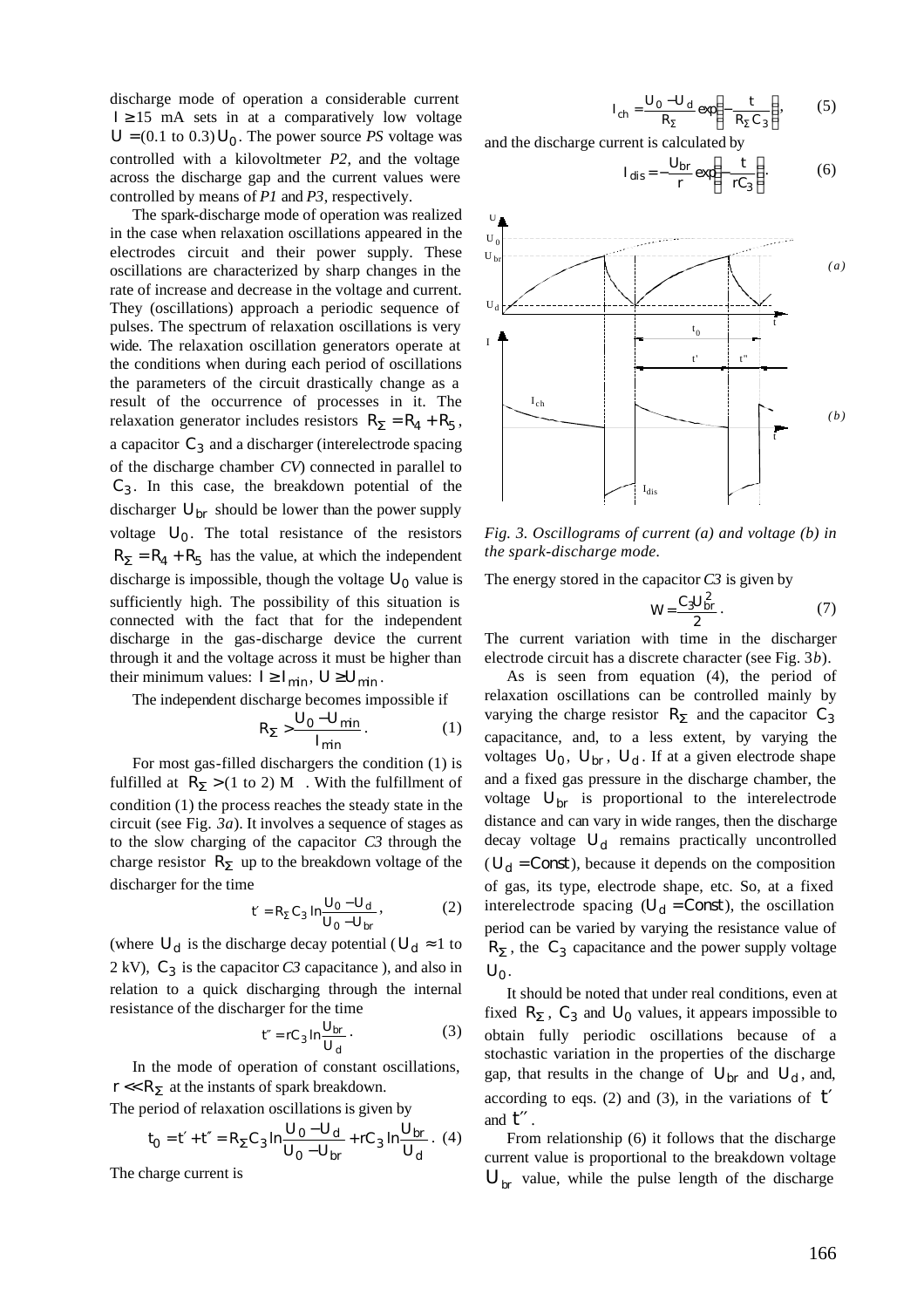current is proportional to the  $C_3$  capacitance. It is seen from relations (6) and (7) that for the increase of pulsed energy input in the discharge the *C<sup>3</sup>* capacitance and/or the voltage  $U_0$  should be increased. However, according to (4), as these parameter values are increased, the oscillation period also increases, and the average energy input in the discharge remains unchanged. Therefore, to increase the average energy input, the resistance of the charge resistor  $R<sub>S</sub>$  should be reduced simultaneously with an increase in the *C<sup>3</sup>* capacitance or in the interelectrode spacing of the discharger (increase in  $U_d$ ). In this case, according to (5), discharge current the capacitor *C3* will also increase to enhance the power taken away from the power source.

In the spark-discharge mode of operation, the power supply voltage  $U_0$  is controlled by the kilovoltmeter *P2*. The breakdown voltage  $U_{br}$ , the discharge decay voltage  $U_d$ , the oscillation period are controlled and measured using the oscillograph with a memory, the voltage across which is taken at a frequency of the compensated voltage divider *R1*-*R2*-*C1*-*C2* (the division coefficient  $k = 10<sup>4</sup>$ ). The discharge current amplitude is measured by the oscillograph with memory, the voltage to which is supplied from the calibrated current transformer *T* (Rogowsky belt).

Thanks to a specially made support, the plasmachemical reactor was fixed on a rack of the diffraction spectrograph DFS-452. This fixture gave the possibility of moving the reactor upwards and downwards, to make the rotation in the horizontal plane, and also to shorten or to extend the distance from the diffraction spectrograph. Thus, the difficulties of focusing the radiation from the discharge to the spectrograph slot were excluded.

The lower flange of the reactor (*1*) incorporated three unions. One of them is used to effect evacuation of the system by the forevacuum pump, and the other two unions were connected via the straightway valves *V5*, *V6* and the metering valve *VF* with the gas-filled chamber *CG* and the mass-spectrometer MX-7301 (*S2*) chamber, respectively. On the way to the forevacuum chamber, a metal four-joint was installed in the vacuum hose; one of its ends was connected with the vacuum gauge *PD*, and the other - with the T-joint put at the inlet of the metering valve. This set of connections ensured a constant control over the pressure in the reactor with both the inlet of the working gas and during its dissociation at discharge conditions. Besides, before each supply of a portion of the gas under study from the reactor to the massspectrometer, there was a possibility of passing the air once, twice or more through the measuring line followed by filling the line with the working product from the reactor chamber.

It should be noted that, in order to perform the mass-spectrometer analysis, the gas from the reactor chamber was taken from its middle part. For this purpose, a copper pipe measuring  $3 \cdot 10^{-3} \times 4 \cdot 10^{-3}$  m was placed in the reactor at a level of the discharge gap. The gas was directly supplied through the pipe to the admission device.

Since the products produced are mixed in the reactor exclusively due to heat convection, a miniature fan fed from the dc source B5-49 was mounted in order to enhance the efficiency of this process in the reactor. The fan was fixed so that its blades were at a level of the discharge gap. A possibility was also provided for gas blowing both along and across the discharge gap.

The forevacuum pump 2HBP-5DM (*NI2*) and the diffusion turbomolecular pump VMN-500 (*NR*) were used to evacuate the mass-spectrometer.

The residual gas in the mass-spectrometer chamber was dried by heating the pickup (cylindrical head) of the analyzer for several hours using a specially manufactured electrical furnace. From the outside, the reactor chamber was cooled with a fan.

The discharge in the reactor chamber was initiated between the electrodes connected to the constant voltage source. The voltage at the supply source and across the electrodes (after  $R_{bal}$ ) was measured by kilovoltmeters C-96 and C-196 (*P1* and *P2*, respectively, Fig. 2). The pressure in the massspectrometer chamber was measured with the use of the ionization vacuum gauge VIT-1 (*PA*). The thermal vacuum gauge (*PT*) was used to measure the residual gas pressure in the reactor chamber on pumping out. The working pressure of carbon dioxide in the reactor chamber was measured by means of the deformation vacuum gauge (*PD*) having the measuring range from 0.01 to 1.0 atm. The two-coordinate self-recorder N-306 (*SR*) registered the mass-spectra of initial and discharge-initiated products.

To perform experiments, it was necessary, first of all, that the mass-spectrometer be prepared for measurements. For this purpose, its operating volume was pumped down to the residual gas pressure  $P \sim 1.5 \div 2$ . 10<sup>-7</sup> torr; after that the mass-spectrum of the residual gas was registered. If this spectrum fully corresponded to the reference spectrum, the massspectrometer was considered to be in operable state. The inconsistency of the residual gas spectrum was mainly a result of an enhanced humidity, and was eliminated by heating the measuring pickup for several hours.

The plasma-chemical reactor was filled with the working gas in the following manner. The straightway valves *V1*, *V2*, *V3*, *V4*, *V6* were open with the valves *V5* and *VF* being closed. The working volume of the reactor was pumped to a pressure of 3 to 4 $\cdot$  10<sup>-2</sup> torr; after that the valve *V2* was shut off, and the valve *V5* was open. Then the carbon dioxide was admitted to both the reactor and the measuring duct to the pressure value required, the valve *V5* was shut off. With the use of the valve *VF*, *CO<sup>2</sup>* was supplied to the mass -spectrometer to a pressure of  $\sim 2 \cdot 10^{-6}$  torr; the mass-spectrometer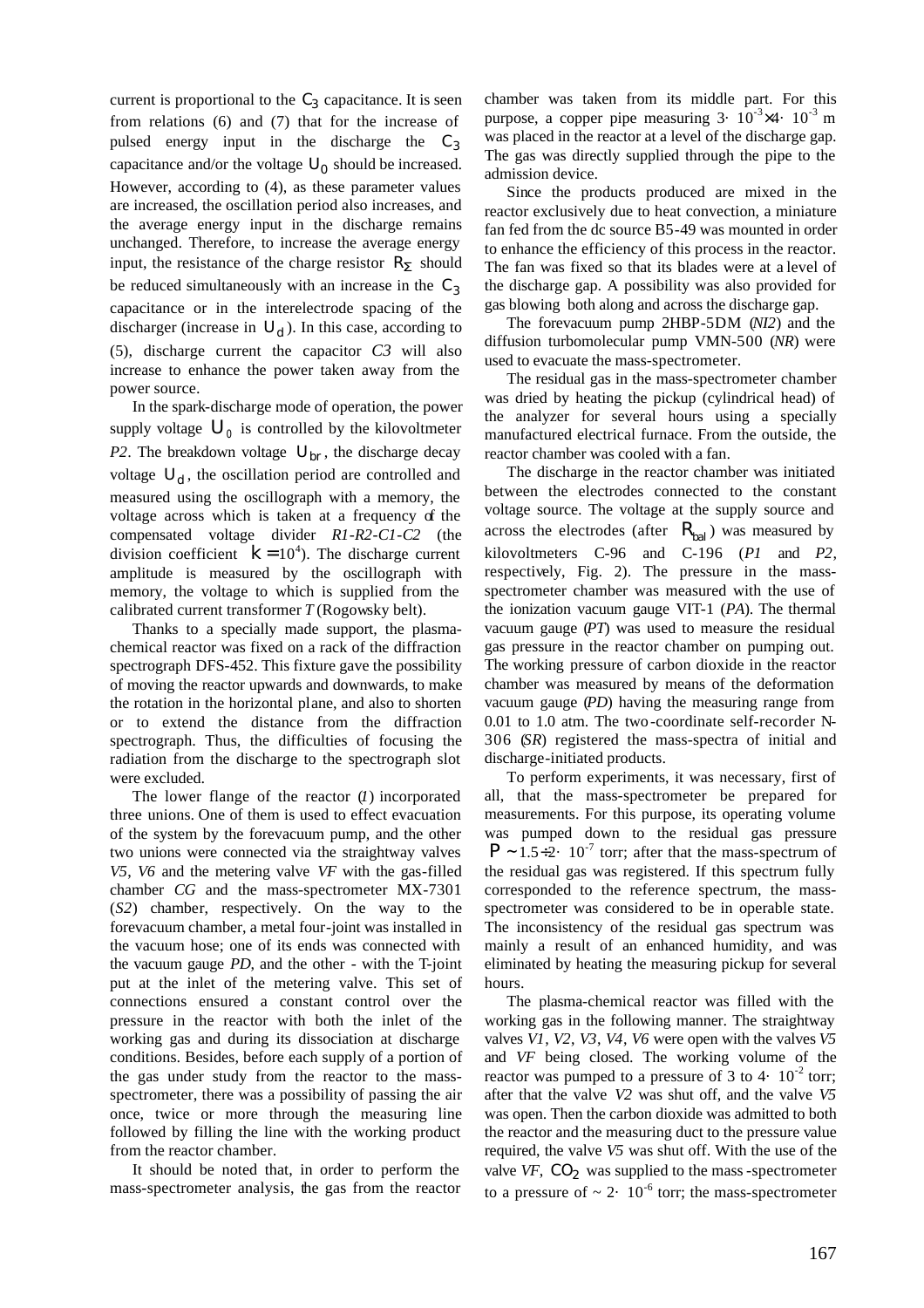was prepared for operation and the residual-gas massspectrum was registered by the self-recorder. This spectrum was compared to the one obtained previously. If there was a discrepancy between the spectra, the gas in the chamber was replaced by the method described above, i.e., pumping out the gas not corresponding to the standard and filling with a new portion. One of the examples of this discrepancy between the spectra can be the appearance of nitrogen  $N_2$  in the spectrum, even a weak in-leakage of which (e.g., through a closed valve or the crack in the rubber tube of the measuring duct) is displayed on a mass-spectrogram. After taking the mass-spectrum of  $SO<sub>x</sub>$  (the sensitivity of measuring devices was reduced in this case as compared to the case of taking the residual gas spectrum) the percentage content of obtained products was calculated with due account of the ionization cross sections.

At given conditions in the reactor (type of discharge, its parameters, pressure), a discharge was ignited for the assigned period of time (5, 10, 14, 30, 45 and 60 minutes). In this case, all the valves, except *V3*, were shut off.

Considering that a certain amount of *SO2* or a portion of previously produced gas remain in vacuum tubes, in order to obtain the true spectrum of products produced for the just another period of time, the measuring duct was pumped through twice or thrice each time before opening the metering valve, with a successive repetition of the following procedure.

With the valves *V3*, *V5*, *V6* and *V7* being shut off, the valves *V1* and *V2* were open and the system of the measuring duct was pumped through for 1 or two minutes. Then the valve *V2* was cut off, and the valves *V4* and *V6* were open and the gas produced was let in, then the valve 6 was again cut off, the valve *V2* was open, i.e., the system was pumped through.

After this process of pumping through the measuring system, the valves *V2*, *V4* are shut off and the valve *V6* is open. Then the metering valve *VF* is open, the gas produced is admitted into the massspectrometer and the spectrum is registered. Then, the taken spectrum was used to calculate the percentage content of gas components. The production of each component was determined by the difference between the percentage content of the corresponding gas components produced and the initial *SO2*. The thus obtained values corresponded to the content of components produced in the discharge.

It should be noted that for each subsequent time interval of product production in the discharge, the gas in the reactor chamber was replaced after prior evacuation of the products of the previous experiment.

To optimize the process of decomposition, a capacitor with a capacitance of  $\sim$  150 to 1000 pF was connected in parallel to the discharge gap. The capacitance value determined the charge time and, correspondingly, the spark frequency in the discharge gap, 0.3 kHz $\le f \le 1.2$  kHz. Besides, the spark repetition rate was dependent on the interelectrode spacing and the power supply voltage.

## **3. METHODS AND DIAGNOSTICS**

To determine the decrease in the  $SO_2$  product under the discharge action, mass spectrograms taken before and after the discharge were processed. In this case, the peak amplitudes were corrected against the calibration gas *Ar* . A detailed analysis of the methods developed by us is given above.

First the corresponding peak amplitudes were determined (in mm) in the mass spectrograms. The difference  $\mathbf{D}_i$  ( $i = 1, 2, ...$ ) describes the decrease in the *i*-th component of the gas mixture. The  $D_i/a_i$ value ( $a_i$  is the initial amplitude (in mm) of the *i*-th gas component) determines the relative decrease in the corresponding component. The tital decrease in all gas components given by

$$
\frac{\boldsymbol{D_S}}{\sum \boldsymbol{a}_i} = \frac{\boldsymbol{D}_1 + \boldsymbol{D}_2 + \boldsymbol{D}_3}{\boldsymbol{a}_1 + \boldsymbol{a}_2 + \boldsymbol{a}_3}.
$$

Independently of the mass-spectrometry method of determining the decrease in gas components in the reactor, we have also used the method based on measurements of the total pressure and the average temperature of the gas mixture. Since the change in the reactor chamber pressure *DP* after the discharge action is determined as

$$
DP = Dnk_BT + nk_BDT, \qquad (8)
$$

where *n* is the gas mixture density, *T* is the temperature of this mixture,  $k_B$  is the Boltzmann constant, the information on gas temperature variations is essential for elucidation of the contribution of each component in eq. (8) to the change in  $\Delta P$ .

#### **4. EXPERIMENTAL RESULTS**

The processes of *SOx* dissociation at atmosphere pressure in PCR were investigated during multi-spark discharge at voltage 12-13 kV, current 80 A, pulsed duration 0.8 µs, repetition frequency 0.5-1.5 kHz.



*Fig. 4. Mass spectrograms before (a) and after (b) the discharge action.*

To perform dissociation experiments we should previously produce the *SOx* radicals. They were